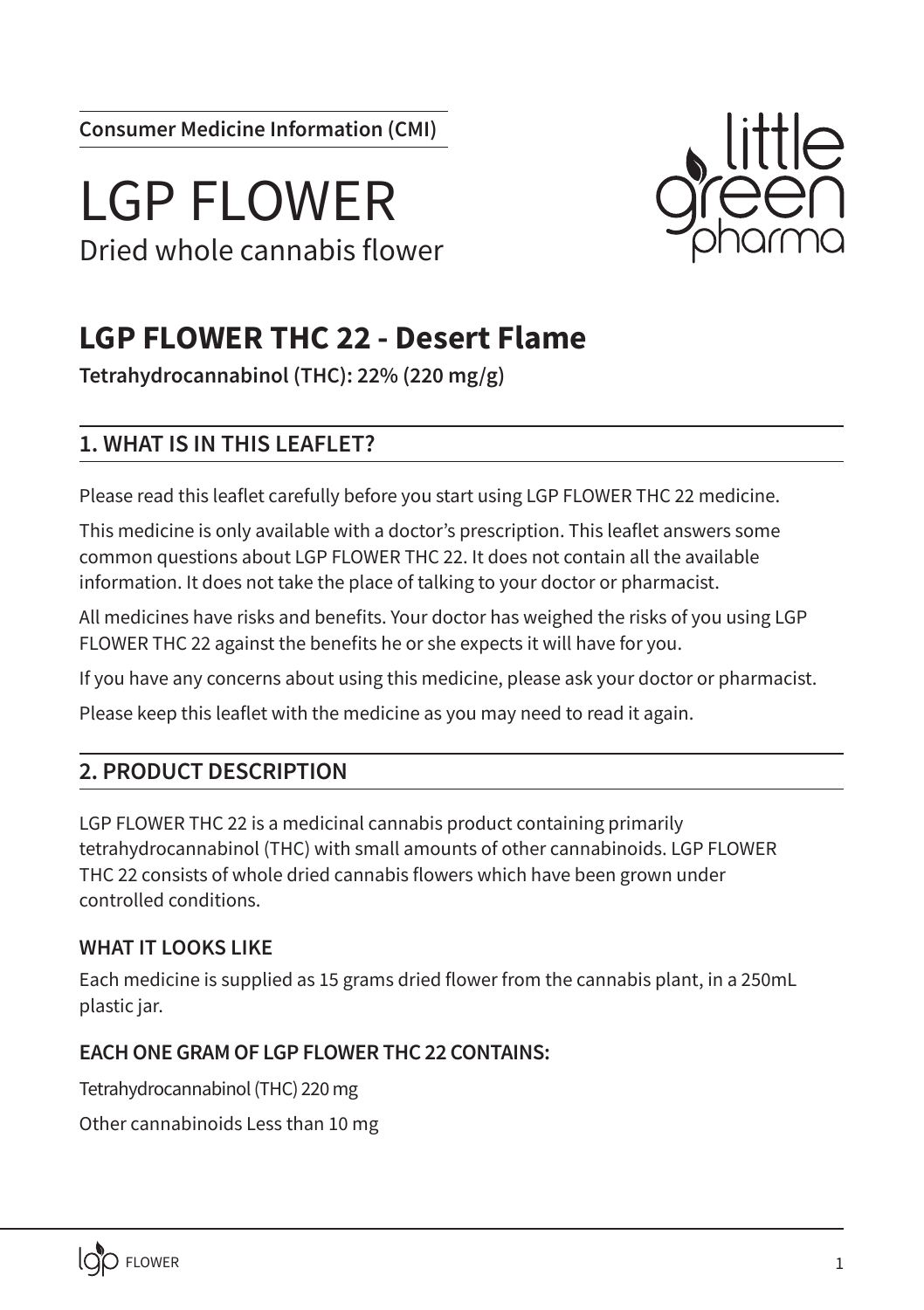# **3. WHAT IS LGP FLOWER THC 22 USED FOR?**

Medicinal cannabis products containing tetrahydrocannabinol (THC) may have a role in some medical conditions including: intractable chronic pain, not sufficiently responsive to other analgesics; pain associated with spasticity in multiple sclerosis (MS); pain associated with cancer in palliative care; cancer treatment induced nausea and vomiting; appetite loss; insomnia; posttraumatic stress disorder (PTSD); and abnormal muscle and body wasting.

The exact mechanism and magnitude of the effects of THC, is not fully understood. The THC in LGP FLOWER acts on specific targets in the body, known as cannabinoid receptors. These receptors are found naturally throughout the body, in many tissues and organs, but they are especially numerous in the brain and nervous system.

After assessing your clinical condition, your doctor may decide that LGP FLOWER THC 22 may be of benefit to you.

#### **Please ask your doctor if you have any questions about why LGP FLOWER THC 22 has been prescribed for you.**

The potential benefits as well as the unwanted effects associated with medicinal cannabis use may vary between individuals, and depending on the amount and type of medicinal cannabis used.

Your doctor will assess the suitability and dose of the LGP FLOWER THC 22 for your clinical condition.

# **4. BEFORE YOU TAKE LGP FLOWER THC 22**

#### **Do not use LGP FLOWER THC 22 if:**

- you are allergic to cannabis.
- you are pregnant, are planning to get  $\overline{a}$ pregnant, or you are breastfeeding.
- vou have a personal history of schizophrenia or psychosis.
- you are under 18 years of age.

#### **Tell your doctor before using LGP FLOWER THC 22 if:**

- you have liver, kidney, heart, or lung problems.
- you have epilepsy or recurrent seizures.
- you have a family history of serious mental disorders such as schizophrenia, psychosis, depression, or bipolar disorder.
- you have a history of alcohol or drug abuse or substance dependence.

**Do not take LGP FLOWER THC 22 after the expiry date has passed.**

**Do not take LGP FLOWER THC 22 if the packaging is damaged or shows signs of tampering.**

**If you are not sure whether you should start taking LGP FLOWER THC 22, please contact your doctor or pharmacist.**

#### **Taking LGP FLOWER THC 22 with other medicines.**

Some medicines may interact with LGP FLOWER THC 22.

These include any drugs which slow down the central nervous system, causing drowsiness. These may include sleeping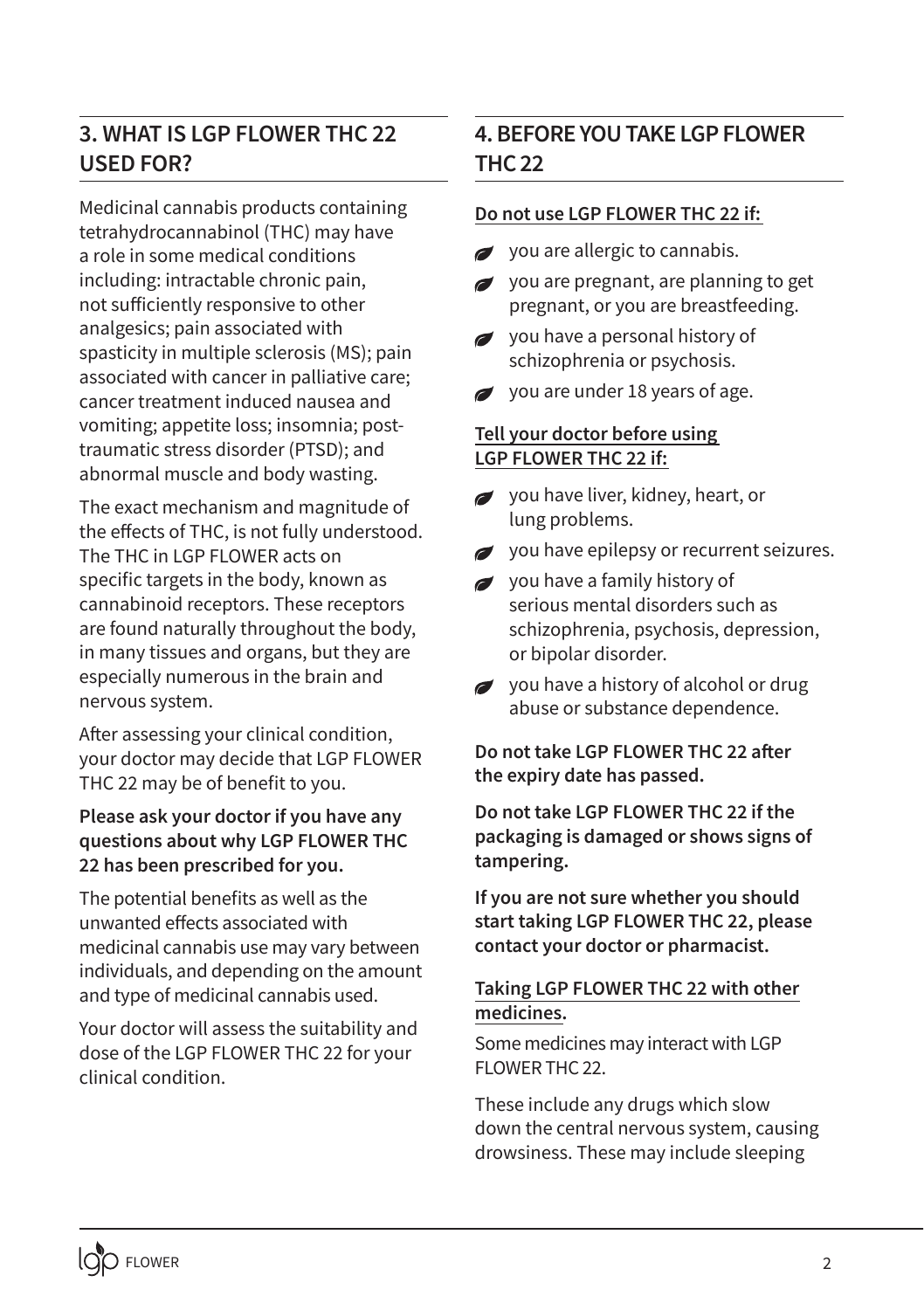pills, sedatives, some pain medicines, some allergy or cold medicines, anti-seizure medicines or alcohol.

Other drugs that may interfere with LGP FLOWER THC 22 include antiretroviral drugs used in the treatment of HIV/AIDS, some anti-depressants, stomach acid inhibitors, some antibiotic and antifungal medicines, certain heart medicines and Saint John's Wort.

These medicines may be affected by LGP FLOWER THC 22 or may affect how well it works. You may need different amounts of your medicine, or you may need to take different medicines.

Your doctor or pharmacist has more information on medicines to be careful with or avoid while taking LGP FLOWER THC 22.

# **5. HOW TO TAKE LGP FLOWER THC 22**

### **HOW AND WHEN TO TAKE IT**

Your doctor will advise you on the most appropriate way to take LGP FLOWER THC 22.

There is not yet a scientifically defined dose of medicinal cannabis for many medical conditions. Your doctor will work with you to decide the dose of LGP FLOWER THC 22 that best suits you and your condition. If you have not consumed medicinal cannabis before, it would be prudent to have someone with you the first time you use it.

#### **Follow all directions given to you by your doctor and pharmacist.**

Your doctor will guide you how to start with a very low dose and gradually increase the dose using the approach of "Start Low, Go Slow".

You and your doctor will monitor the medicine's effectiveness and any unwanted effects.

#### **LGP FLOWER THC 22**

Your doctor will advise you how long you should keep taking LGP FLOWER THC 22 for.

## **IF YOU FORGET TO TAKE IT**

Wait until the next dose is due. **Do not take a double dose to make up for the dose that you missed.** This may increase the risk of getting unwanted effects.

# **THINGS YOU MUST DO**

Stop using LGP FLOWER THC 22 immediately and consult your doctor if you begin to experience any severe side effects (see section 7. SIDE EFFECTS).

If you are about to be started on any other new medicine tell your doctor and pharmacist that you are taking LGP FLOWER THC 22

# **THINGS YOU MUST NOT DO**

Do not give LGP FLOWER THC to anyone else, even if they have the same condition as you.

LGP FLOWER THC 22 may make you feel differently than usual and slow your coordination, reaction times and motor skills.

### **DO NOT DRIVE OR OPERATE HEAVY OR DANGEROUS MACHINERY WHILE TAKING LGP FLOWER THC 22.**

### **THINGS TO BE CAREFUL OF**

LGP FLOWER THC 22 may make you feel differently than usual. Discuss these aspects and any potential impacts on your daily activities.